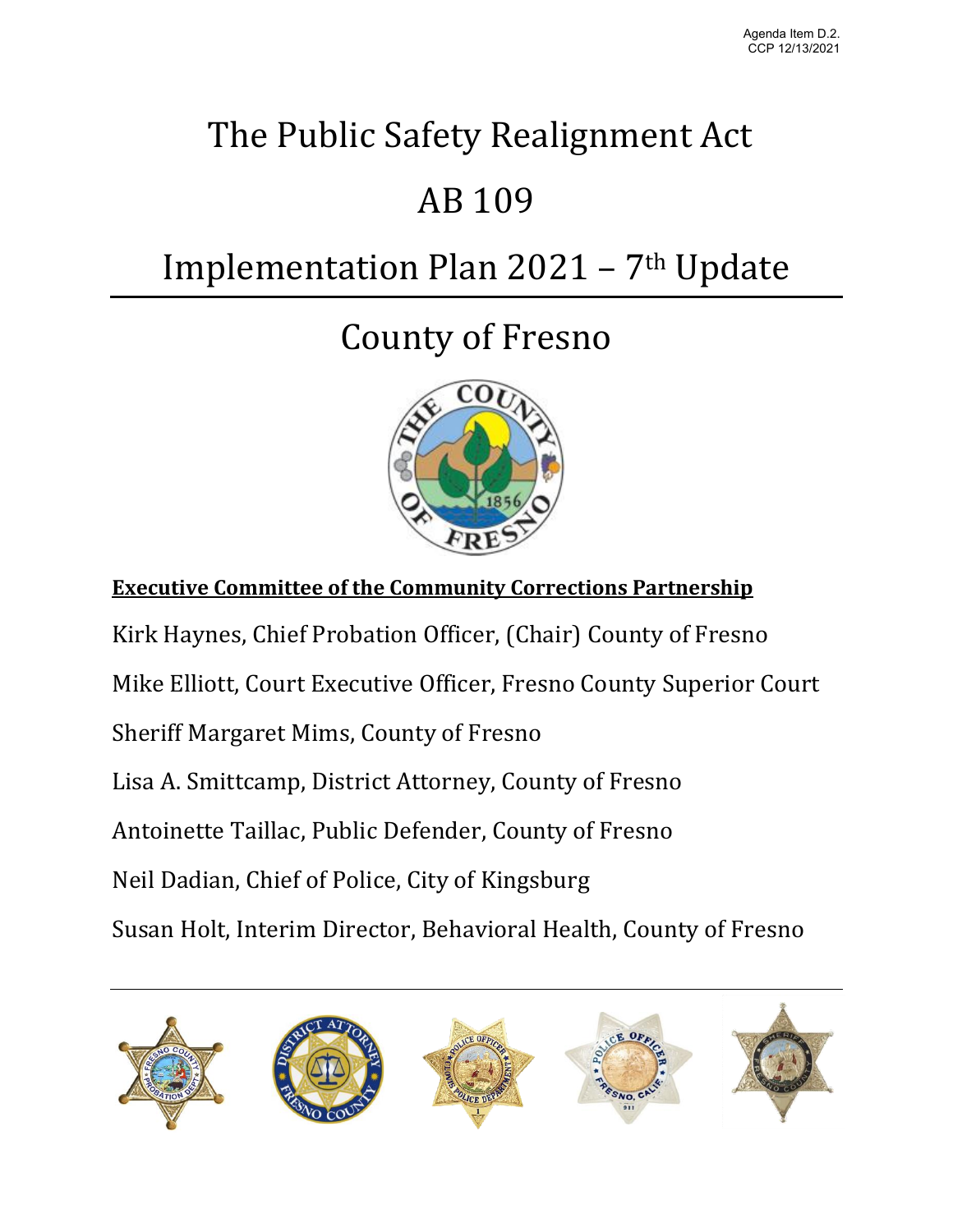## **AB 109 The Public Safety Realignment Act Seventh Update to the 2011 Implementation Plan County of Fresno December 2021**

## **Background**

In the original legislation under AB 109 in 2011, Section 1230.1 of the California Penal Code was amended to read, "Each county local Community Corrections Partnership established pursuant to subdivision (b) of Section 1230 shall recommend a local plan to the County Board of Supervisors for the implementation of the 2011 public safety realignment. (b) The plan shall be voted on by an executive committee of each county's Community Corrections Partnership consisting of the Chief Probation Officer of the county as chair, a Chief of Police, the Sheriff, the District Attorney, the Public Defender, Presiding Judge, or their designee, and one department representative listed in either subparagraph (G) (H) or (J) of paragraph (2) of subdivision (b) of Section 1230 as designated by the County Board of Supervisors for purposes related to the development and presentation of the plan. (c) The plan shall be deemed accepted by the County Board of Supervisors unless the Board rejects the plan by a vote of four – fifths of the Board, in which case the plan goes back to the Community Corrections Partnership for further consideration. (d) Consistent with local needs and resources the plan may include recommendations to maximize the effective investment of criminal justice resources in evidenced-based correctional sanctions and programs including, but not limited to: day reporting centers, drug courts, residential multiservice centers, mental health treatment programs, electronic and GPS monitoring programs, victim restitutions programs, counseling programs, community service programs, educational programs and work training programs."

On August 19, 2011, the Fresno County Community Corrections Partnership (CCP) Executive Committee approved the Public Safety Realignment Act, Assembly Bill (AB) 109 Implementation Plan for 2011. On September 13, 2011, the CCP placed the Implementation Plan and associated Budget and Salary Resolutions on the Fresno County Board of Supervisors agenda for approval pursuant to Assembly Bill (AB) 117. On that date, the Implementation Plan and the associated budget and resolutions were approved. The Plan has been operational since that time.

### **Modifications to 2011 Plan**

Due to the need for modifications of the original plan, in March 2013, the first amended plan was approved by the CCP and the updated plan and associated budget and salary resolutions were placed on the Board of Supervisors agenda and approved in April 2013. In October 2013, the second amended plan was approved by the CCP, placed on the Board of Supervisors agenda with the associated budget and salary resolutions, and approved in January 2014. The third amendment and associated budget and salary resolutions was approved by the CCP on November 14, 2014 and by the Board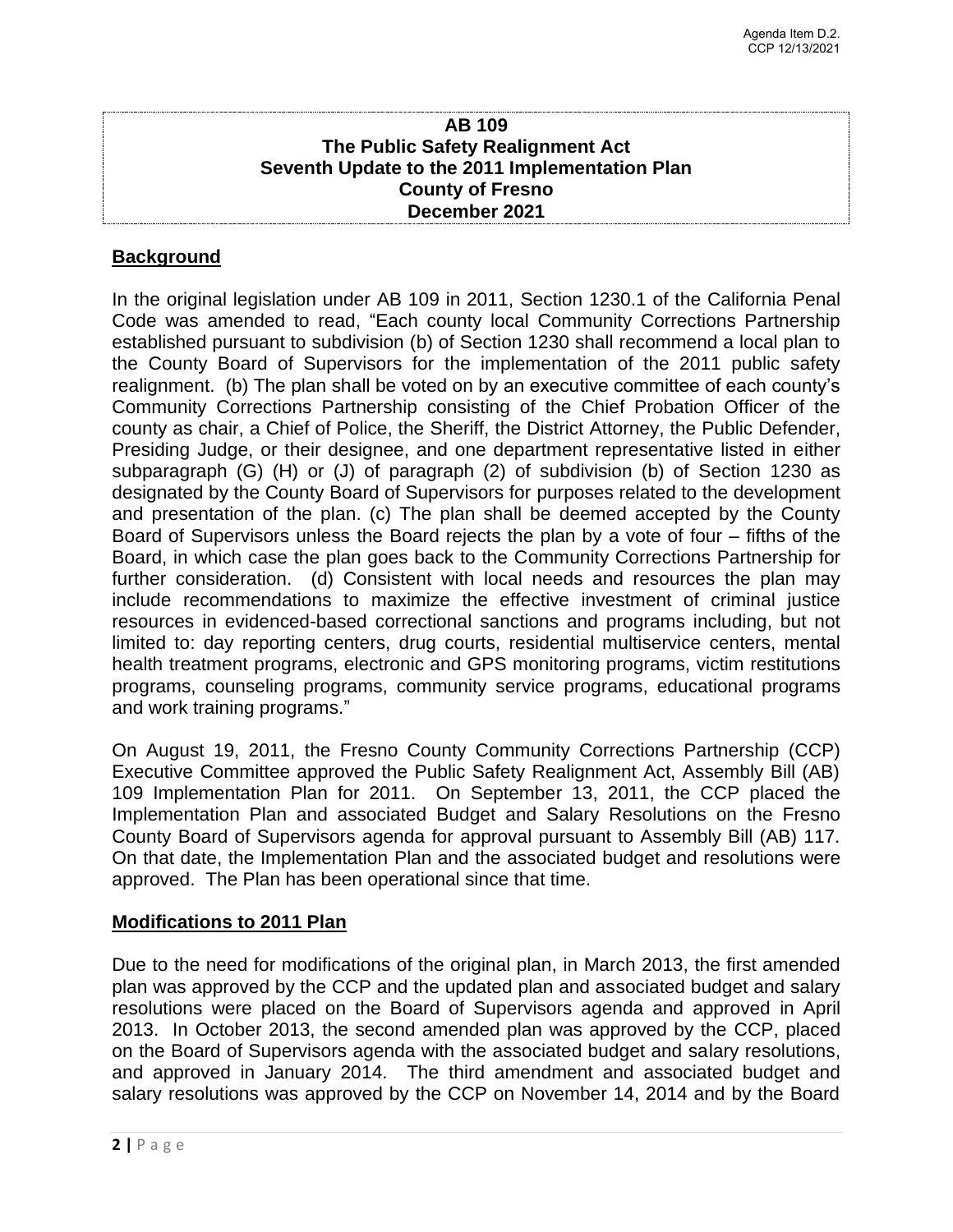of Supervisors on December 2, 2014. The fourth amendment and the associated budget and salary resolution were approved by the CCP on November 6, 2015 and by the Board of Supervisors on January 12, 2016. The fifth amendment and associated budget and salary resolutions were approved by the CCP on September 15, 2017 and by the Board of Supervisors on September 26, 2017. The sixth amendment and associated budget and salary resolutions were approved by the CCP on June 8, 2020 and by the Board of Supervisors on June 23, 2020.

Modifications to the plan will continue to be needed to increase and maximize the effective investment of criminal justice resources in evidence-based correctional sanctions and programs for public safety. This seventh update to the original plan includes a status update on AB 109 funded programs and services.

### Fresno County Probation Department

The Department initially began working with the PEW-supported Results First Initiative in 2013, which was a project of the Pew Charitable Trusts and the John D. and Catherine T. MacArthur Foundation, which work with states and localities to develop the tools policy makers need to identify and fund effective programing that yields high returns on investment. The Probation Department has reinitated this work with the California State Association of Counties (CSAC) to implement an evaluation component to programming. As part of this effort, at their March 8, 2021 meeting, the CCP Committee agreed to move forward with collecting statistical data on AB 109 funded agencies and programs.

The Research, Evaluation, and Technology Subcommittee, and the Resource Development Subcommittee, have worked with CSAC to develop an ongoing data tracking process and report out methods for the CCP. The Research, Evaluation, and Technology Subcommittee presented a data tracker at the CCP's June 14, 2021 meeting. The data tracker was well received by the CCP and it was decided that going forward, this presentation will become a regular agendized item for presentation at CCP meetings.

In addition, the Research, Evaluation, and Technology Subcommittee is drafting a Scope of Work for the evaluation of CCP funded entities. As part of this process the Subcommittee is updating the Program Inventory created by the work completed by the Pew-MacArthur Results First Program Initiative in FY 2013-2014. Each of the funded entities will be run through the Results First Clearinghouse Database, which is an online resource that brings together information on the effectiveness of social policy programs from nine national clearinghouses. Each program will be rated for effectiveness and prioritized accordingly with the Subcommittee making funding recommendations to the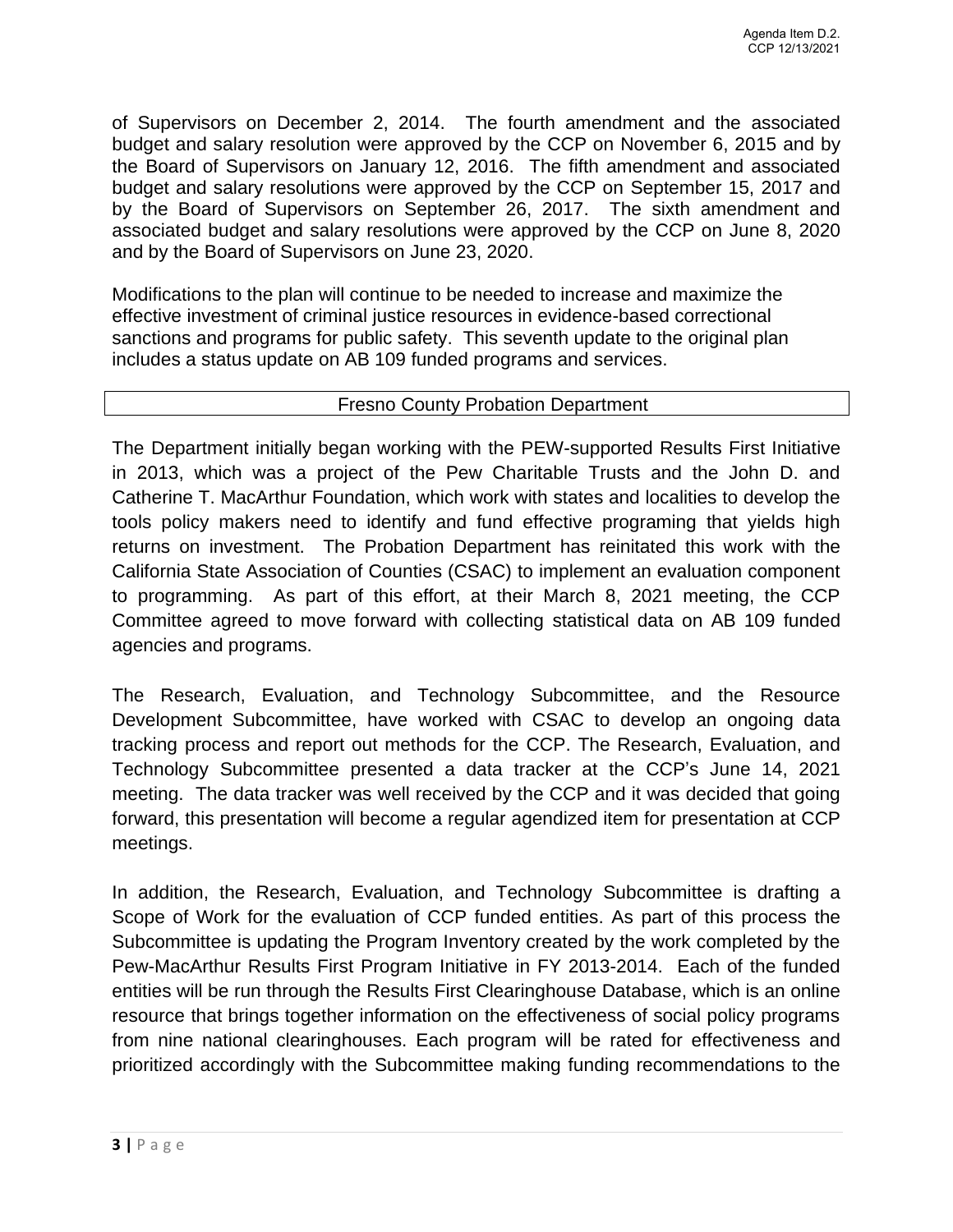CCP for both short- and long-term goals related to the data and evaluation planning of programs and services.

### 2011 Public Safety Realignment Audit

The State Auditor released its report on Public Safety Realignment in March 2021 with Fresno's County Counsel providing a status update to the CCP at their June 14, 2021 meeting. The State Auditor's recommendations were as follows: 1) The CCP's oversight should not be limited to Community Corrections, but should be over all realignment funds, 2) The County should eliminate current surpluses and prevent future surpluses in Realignment fund balances, and 3) The County should conduct ongoing evaluations of programs for effectiveness at least every three years. It should be noted that there were no findings related to the use of funds. The audit found that Fresno County's use of these funds are in line with the restricted purposes of the 2011 Public Safety Realignment legislation.

The County responded to the audit recommendations as follows:

1) Fresno County noted the CCP is a multidisciplinary and multiagency board that is responsible for creating and updating the Community Corrections Plan for a county, for making budget recommendations to the Board of Supervisors for those funds falling within the Community Corrections sub-account of 2011 Safety Realignment Funding, and for providing annual reports on these expenditures to the Board of State Community Corrections (BSCC). Other funding grouped under the 2011 Public Safety Realignment legislation flows directly to other County departments such as the district attorney and public defender offices, behavioral health, and social services to address the specific impact of the 2011 Safety Realignment to these departments.

Having the CCP provide oversight of all realignment would complicate the process by adding another layer of bureaucracy. Several of the realignment sub-accounts listed in Penal Code § 30025 stand out as obvious examples of funding not suited for budget recommendations by the CCP. For example, the Trial Court Security account has very little relation to the purpose of reducing prison populations or recidivism involved in this area. The Mental Health account; as for the same reasons stated above, is allocated and budgeted by the department that has the specific expertise and knowledge to address these concerns. Lastly, the District Attorney and Public Defender accounts; are directly funded to these two departments and included in their budgets only to the extent they can be expended for revocation proceedings. There is no recommendation that the CCP could make with respect to the budgeting of these funds.

The above examples point out why the State Auditor's interpretation of the 2011 Public Safety Realignment statutes is overly broad with respect to the authority of the CCP. Several other of the funds are subject to separate reporting procedures from the annual report provided by CCPs to the BSCC. It must be noted that the